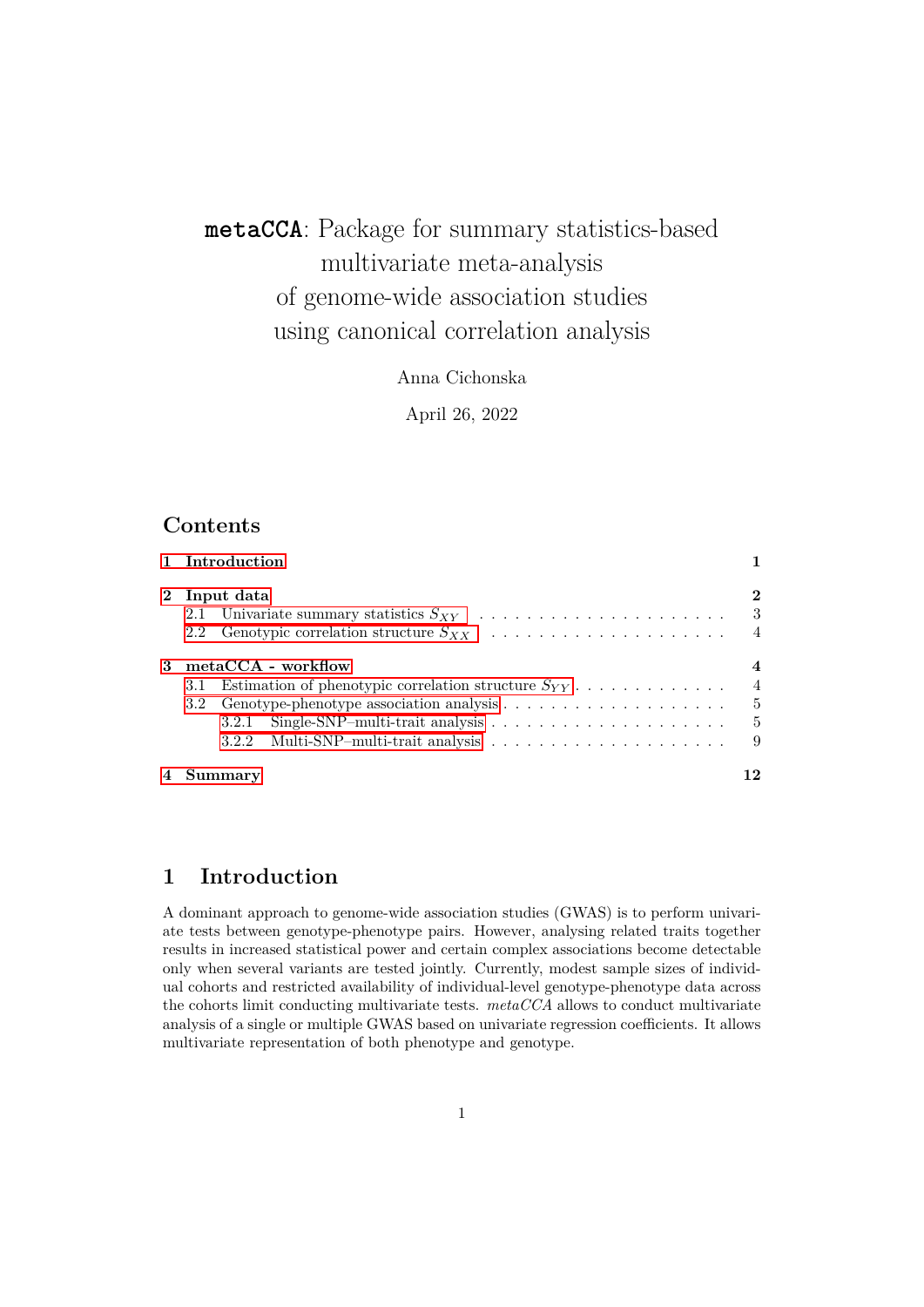*metaCCA* extends the statistical technique of canonical correlation analysis to the setting where the original individual-level data are not available. Instead, *metaCCA* operates on three pieces of the full data covariance matrix: *SXY* of univariate genotype-phenotype association results,  $S_{XX}$  of genotype-genotype correlations, and  $S_{YY}$ of phenotype-phenotype correlations. *SXX* is estimated from a reference database matching the study population, e.g., the 1000 Genomes [\(www.1000genomes.org\)](www.1000genomes.org), and *SY Y* is estimated from *SXY* .

This vignette explains how to use the metaCCA package. For more details about the method, see [1].

## <span id="page-1-0"></span>**2 Input data**

The package contains a simulated toy data set. Here, we will work with it to show an example of the meta-analysis of two studies using *metaCCA*. We will focus on the analysis of 10 SNPs and 10 traits (phenotypic variables). We will use univariate summary statistics across 1000 SNPs to estimate phenotypic correlation structures  $S_{YY}$  (here, correlations between 10 traits). You can have a look at the list of variables provided by typing:

```
library(metaCCA)
data( package = 'metaCCA' )
```
- **N1** number of individuals in study 1.
- **N2** number of individuals in study 2.
- **S XY full study1** univariate summary statistics of 10 traits across 1000 SNPs  $(stat 1).$
- **S XY full study2** univariate summary statistics of 10 traits across 1000 SNPs (study 2).
- **S XY study1** univariate summary statistics of 10 traits across 10 SNPs  $(staty 1).$
- **S XY study2** univariate summary statistics of 10 traits across 10 SNPs (study 2).
- **S XX study1** correlations between 10 SNPs corresponding to the population underlying study 1.
- **S XX study2** correlations between 10 SNPs corresponding to the population underlying study 2.

Tab-separated text files containing the data can be found in the inst/extdata folder (except **N1** and **N2** which are just numerical values). They could be read to R using **read.table** function with options **header=TRUE** and **row.names=1**.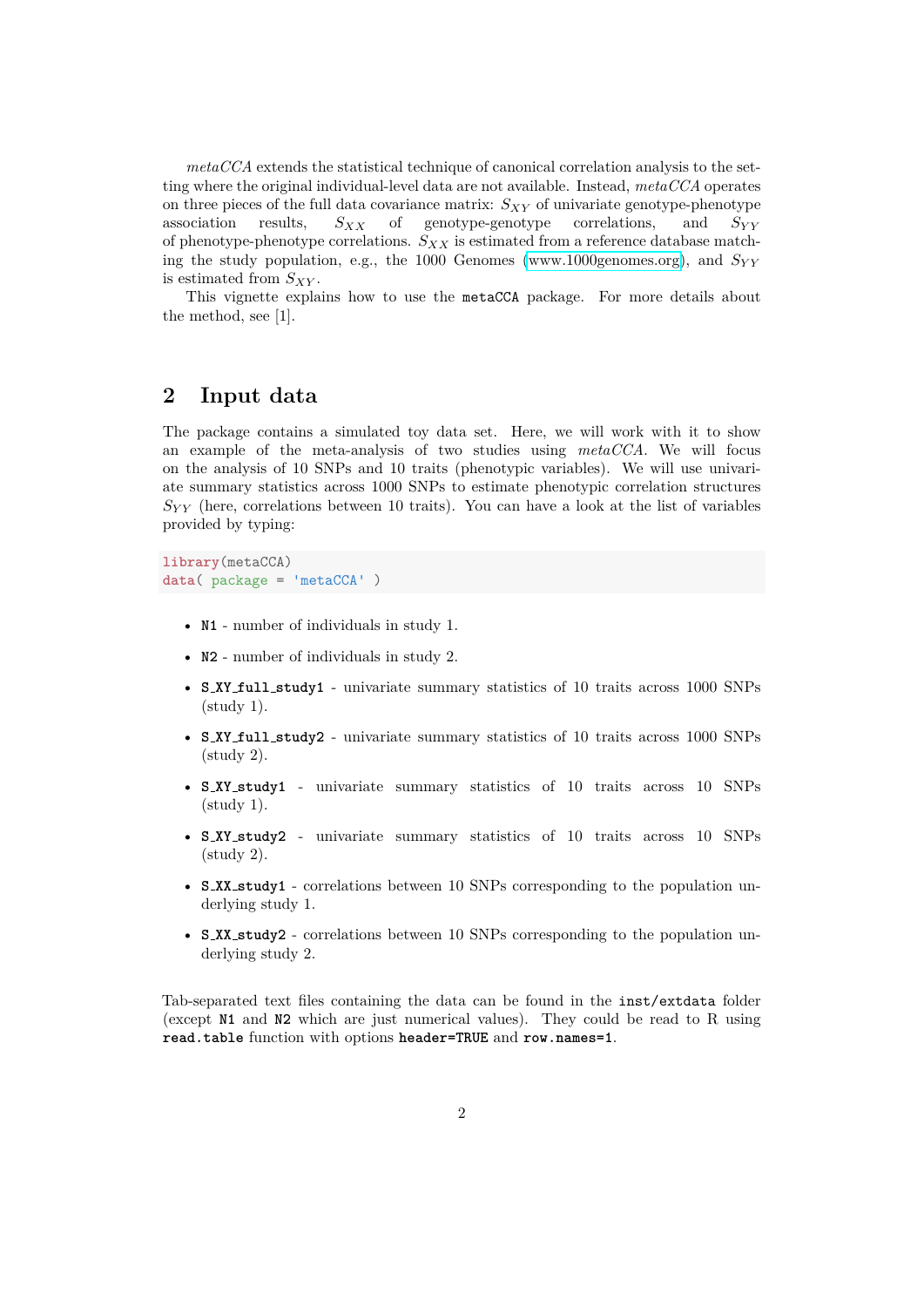```
# Number of individuals in study 1
print( N1 )
## [1] 1000
# Number of individuals in study 2
print( N2 )
## [1] 2000
```
In *metaCCA*, we consider the following two types of the multivariate association analysis.

• **Single-SNP–multi-trait analysis** One genetic variant tested for an association with a set of phenotypic variables (genotypic correlation structure  $S_{XX}$  not needed).

```
• Multi-SNP–multi-trait analysis
  A set of genetic variants tested for an association with a set of phenotypic
  variables.
```
#### <span id="page-2-0"></span>**2.1 Univariate summary statistics** *SXY*

Data frame **S XY** with row names corresponding to SNP IDs (e.g., position or rs id) and the following columns.

- **allele 0** allele 0 (string composed of "A", "C", "G" or "T").
- **allele 1** allele 1 (string composed of "A", "C", "G" or "T").
- Two columns for each trait to be included in the analysis:
	- **– traitID b** univariate regression coefficients;
	- **– traitID se** corresponding standard errors;

("traitID" in the column name must be an ID of a trait specified by a user. Do not use underscores "..." in trait IDs outside ".b"/".se" in order for the IDs to be processed correctly.)

*# Part of the S\_XY data frame for study 1*

```
print( head(S_XY_study1[,1:6]), digits = 3 )
```

| $\#$ #      |              |              | allele 0 allele 1 trait1 b trait1 se trait2 b trait2 se |                   |        |
|-------------|--------------|--------------|---------------------------------------------------------|-------------------|--------|
| $##$ $rs10$ | G            |              | $T -0.0196$ 0.0448 -0.0256 0.0449                       |                   |        |
| $##$ $rs80$ | G            |              | T 0.0624 0.0607 0.0595                                  |                   | 0.0608 |
| ## rs140    | $\mathbf{A}$ | $C = 0.0239$ |                                                         | $0.0432$ $0.0157$ | 0.0433 |
| $##$ rs170  | $\mathsf{A}$ | T 0.0214     |                                                         | 0.0483 0.0136     | 0.0483 |
| $##$ rs172  | A            | T 0.0205     |                                                         | $0.0481$ 0.0163   | 0.0481 |
| ## rs174    | T            |              | $G = 0.0187$ 0.0479 0.0143                              |                   | 0.0480 |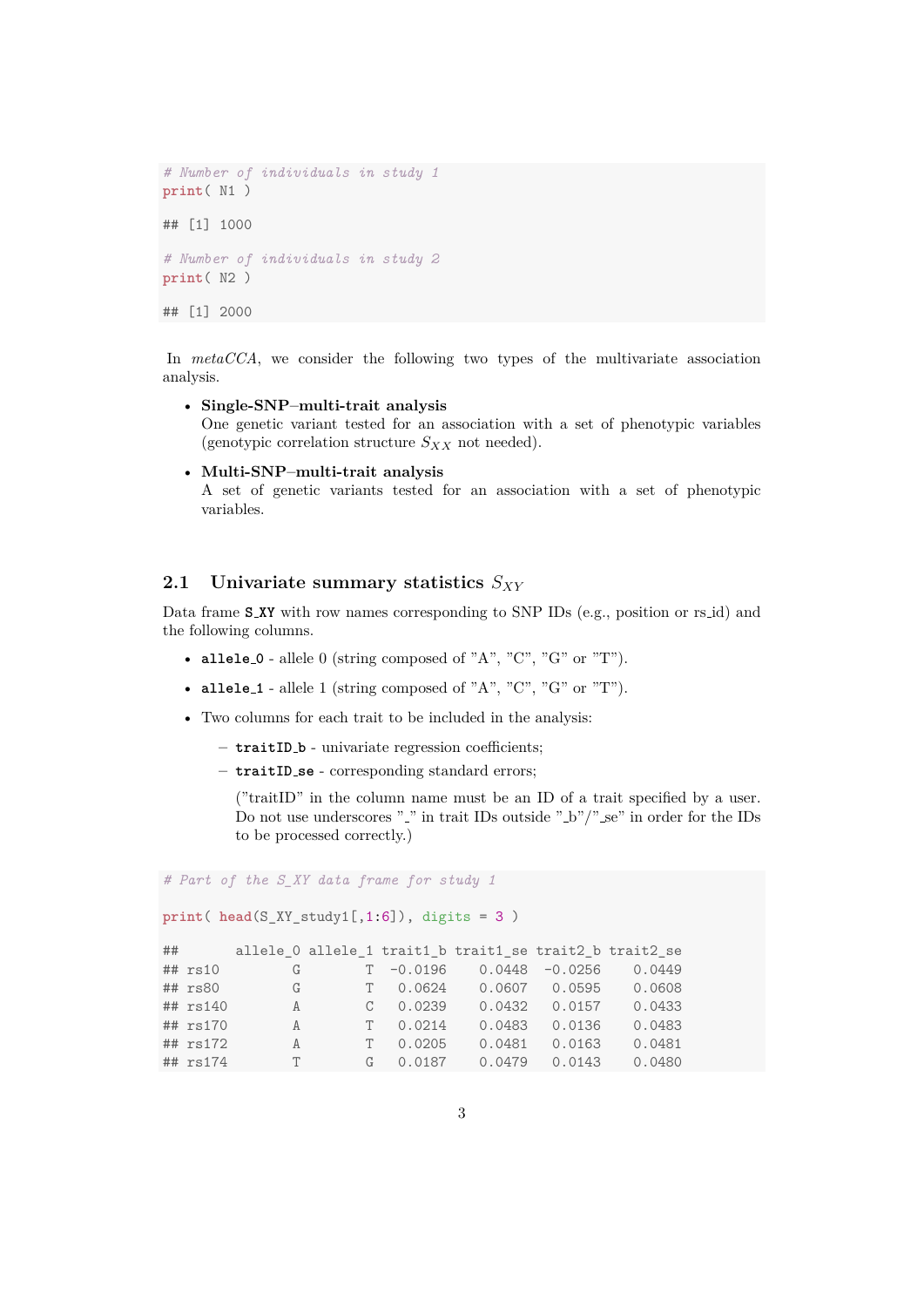## <span id="page-3-0"></span>**2.2 Genotypic correlation structure** *SXX*

Data frame **S XX** containing correlations between SNPs. It is needed only in case of multi-SNP–multi-trait analysis. Row names (and, optionally, column names) must correspond to SNP IDs. You can estimate correlations between SNPs from a reference database matching the study population, e.g., the 1000 Genomes project [\(www.1000genomes.org\)](www.1000genomes.org).

```
# Part of the S_XX data frame for study 1
print( head(S_XX_study1[,1:6]), digits = 3 )
## rs10 rs80 rs140 rs170 rs172 rs174
## rs10 1.0000 -0.465 0.0878 0.119 0.146 0.149
## rs80 -0.4646 1.000 0.3161 0.171 -0.221 -0.226
## rs140 0.0878 0.316 1.0000 0.536 -0.214 -0.216
## rs170 0.1187 0.171 0.5360 1.000 0.406 0.406
## rs172 0.1456 -0.221 -0.2142 0.406 1.000 0.998
## rs174 0.1490 -0.226 -0.2156 0.406 0.998 1.000
```
## <span id="page-3-1"></span>**3 metaCCA - workflow**

## <span id="page-3-2"></span>**3.1 Estimation of phenotypic correlation structure**  $S_{YY}$

In *metaCCA*, correlations between traits are estimated from univariate summary statistics *SXY* . Specifically, each entry of the phenotypic correlation matrix *SY Y* corresponds to a Pearson correlation between univariate regression coefficients of two phenotypic variables across genetic variants. The higher the number of genetic variants, the lower the error of the estimate. See [1] for more details.

Here, we will estimate correlations between 10 traits using **estimateSyy** function. In each case, we will use summary statistics of 1000 SNPs. However, in practice, summary statistics of at least one chromosome should be used in order to ensure good quality of *SY Y* estimate. **estimateSyy** can be used no matter if the univariate analysis has been performed on standardised data (meaning that the genotypes were standardised before regression coefficients and standard errors were computed) or non-standardised data.

The function takes one argument - **S XY** - data frame with univariate summary statistics in the form described in section [2.1](#page-2-0) of this vignette.

```
# Estimating phenotypic correlation structure of study 1
S_YY_study1 = estimateSyy( S_XY = S_XY_full_study1 )
# Estimating phenotypic correlation structure of study 2
S_YY_study2 = estimateSyy( S_XY = S_XY_full_study2 )
```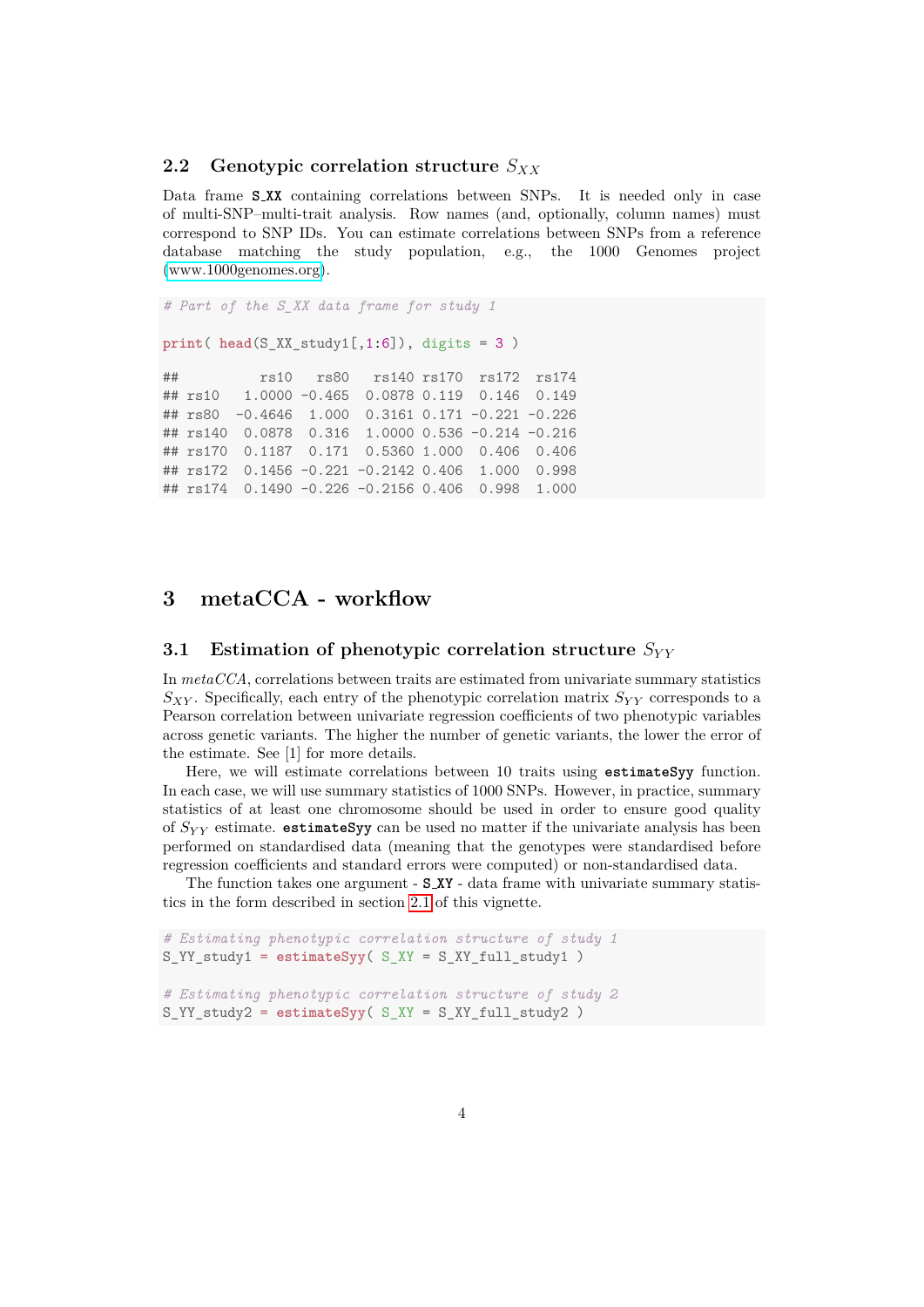**estimateSyy** returns a matrix **S YY** containing correlations between traits given as input; here, 10 traits. Let's display a part of the resulting matrix for study 1.

```
print( head(S_YY_study1[,1:6]), digits = 3 )
```
## trait1 trait2 trait3 trait4 trait5 trait6 ## trait1 1.000 0.995 0.912 0.991 0.977 0.949 ## trait2 0.995 1.000 0.942 0.998 0.991 0.933 ## trait3 0.912 0.942 1.000 0.955 0.977 0.807 ## trait4 0.991 0.998 0.955 1.000 0.996 0.922 ## trait5 0.977 0.991 0.977 0.996 1.000 0.898 ## trait6 0.949 0.933 0.807 0.922 0.898 1.000

#### <span id="page-4-0"></span>**3.2 Genotype-phenotype association analysis**

The package contains two functions for performing the association analysis:

- **metaCcaGp** runs the analysis according to *metaCCA* algorithm;
- **metaCcaPlusGp** runs the analysis according to a variant of *metaCCA*, namely  $metaCCA+$ , where the full covariance matrix is shrunk beyond the level guaranteeing its positive semidefinite property (see [1] for more details).

Both functions require the same inputs, and they have the same output format. They accept a varying number of inputs, depending on the type of the association analysis. Traits and SNPs included in the analysis must be the same for the studies that are meta-analysed together.

In the next step, we will perform a meta-analysis of two studies, where we will test single SNPs for an association with a group of 10 traits (single-SNP–multi-trait analysis). At the end, we will also analyse several SNPs jointly (multi-SNP–multi-trait analysis).

#### <span id="page-4-1"></span>**3.2.1 Single-SNP–multi-trait analysis**

By default, **metaCcaGp** and **metaCcaPlusGp** perform single-SNP–multi-trait analysis, where each given SNP is analysed in turn against all given phenotypic variables. The required inputs are as follows.

- **nr studies** number of studies analysed.
- **S XY** a list of data frames (one for each study) with univariate summary statistics corresponding to SNPs and traits to be included in the analysis (in the form described in section [2.1\)](#page-2-0);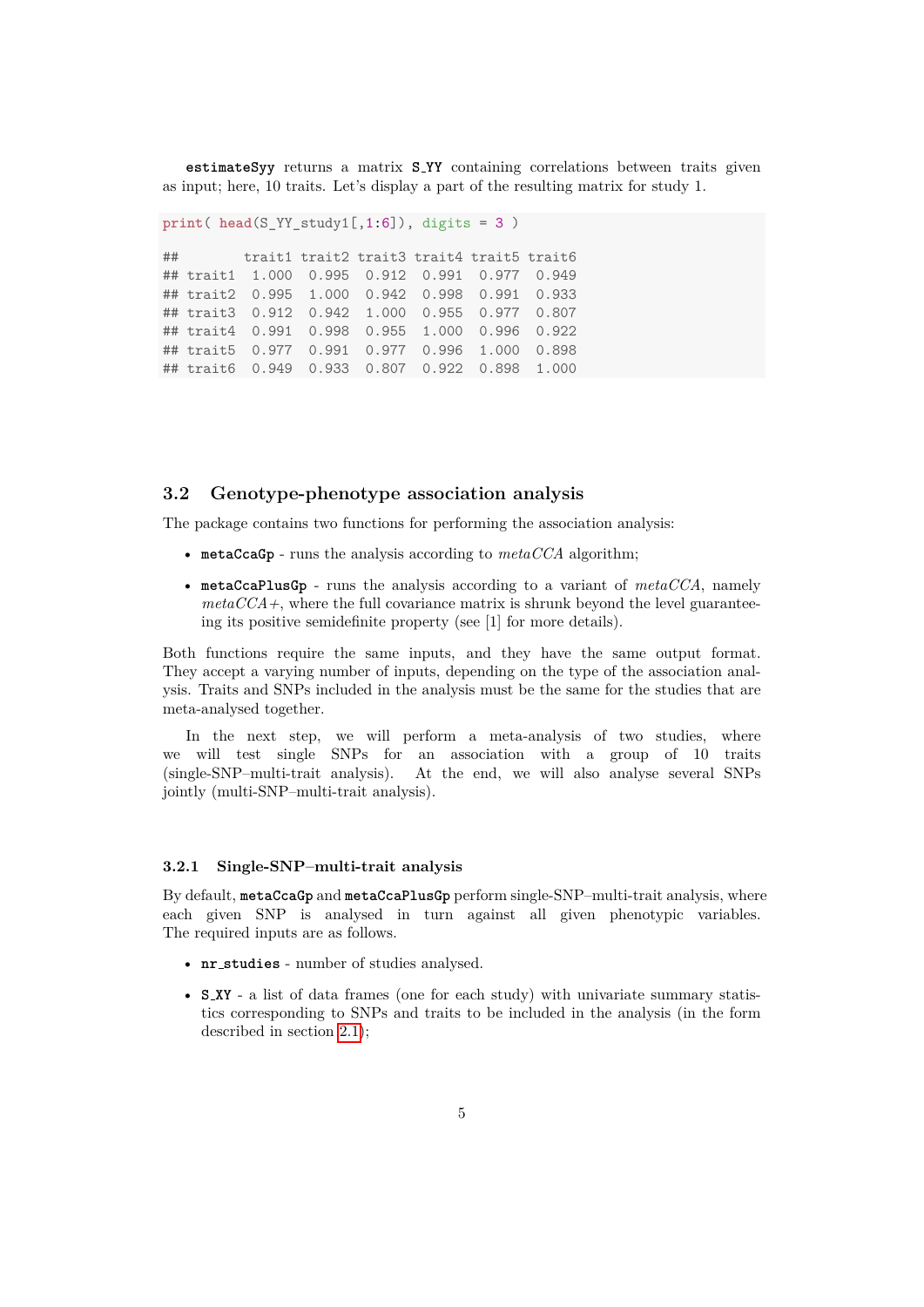- **std info** a vector with indicators (one for each study) if the univariate analysis has been performed on standardised (**1**) or non-standardised (**0**) data (most likely the data were not standardised - the genotypes were not standardised before univariate regression coefficients and standard errors were computed - option **0** should be used);
- **S YY** a list of matrices (one for each study), estimated using **estimateSyy** function, containing correlations between traits to be included in the analysis;
- **N** a vector with numbers of individuals in each study.

We will first run the default single-SNP–multi-trait analysis of two studies using provided toy data. Each of 10 SNPs will be tested for an association with the group of 10 traits.

```
# Default single-SNP--multi-trait meta-analysis of 2 studies
# Association analysis according to metaCCA algorithm
metaCCA_res1 = metaCcaGp( nr_studies = 2,
                          S_XY = list( S_XY_study1, S_XY_study2 ),
                          std_info = c( 0, 0 ),S_YY = list( S_YY_study1, S_YY_study2 ),
                          N = c( N1, N2) )
# Association analysis according to metaCCA+ algorithm
metaCCApl_res1 = metaCcaPlusGp( nr_studies = 2,
                                S_XY = list( S_XY_study1, S_XY_study2 ),
                                std_info = c( 0, 0 ),
                                S_YY = list( S_YY_study1, S_YY_study2 ),
                                N = c( N1, N2 ) )
```
The output is a data frame with row names corresponding to SNP IDs. The columns contain the following information for each analysed SNP:

- **r 1** leading canonical correlation value,
- **-log10(p-val)** p-value in the -log10 scale,
- **trait weights** trait-wise canonical weights,
- **snp weights** SNP-wise canonical weights (only for multi-SNP–multi-trait analysis).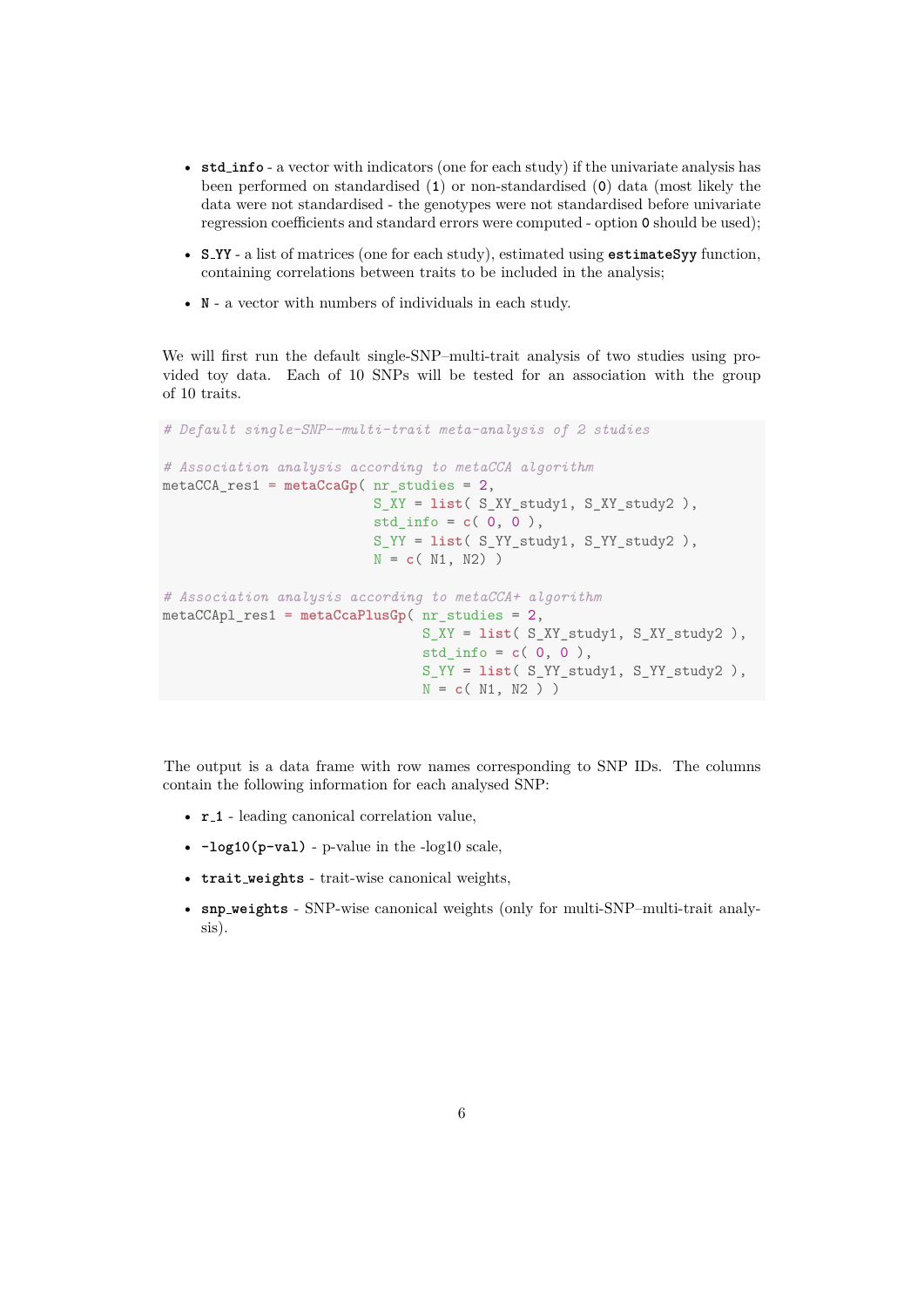```
# Result of metaCCA
print( metaCCA_res1[1:2], digits = 2 )
## r_1 - log10(p-val)## rs10 0.045 0.089
## rs80 0.036
## rs140 0.077 1.232
## rs170 0.076 1.154
## rs172 0.050 0.162
## rs174 0.050 0.162
## rs176 0.072 0.929
## rs178 0.073 1.007
## rs180 0.071 0.889
## rs200 0.052 0.211
print( metaCCA_res1[3], digits = 1 )
## trait_weights
## rs10 -7.89, 5.84, -6.13, -6.07, 16.01, 0.06, -3.12, 6.76, -5.97, 0.56<br>
## rs80 -2.3, -3.1, 2.1, 4.4, 0.3, -1.0, -2.9, 0.8, 1.6, 0.4-2.3, -3.1, 2.1, 4.4, 0.3, -1.0, -2.9, 0.8, 1.6, 0.4## rs140 6.4, -10.4, 2.0, 2.6, -1.0, 5.0, 0.7, -2.3, -0.5, -3.3
## rs170 4.1, -3.6, 5.3, 3.6, -8.8, 4.1, -0.5, -6.3, 4.3, -2.3
## rs172 -9.7, 22.0, 5.7, -4.3, -11.4, -1.3, -1.2, -1.9, 0.9, 2.2
## rs174 -10.0, 22.0, 5.8, -3.4, -12.1, -1.2, -1.0, -1.5, 0.3, 2.1
## rs176 -4.0, 3.2, -5.6, -5.2, 11.1, -4.1, 0.4, 6.9, -4.9, 2.4
## rs178 -12.5, 22.3, -0.2, -6.5, -1.7, -7.4, -1.0, 3.1, -0.5, 5.3## rs180 -12.6, 13.7, -6.0, -2.7, 7.9, 1.1, 1.8, 10.6, -14.5, 0.7
## rs200 2, -2, 7, 9, -16, -5, -3, -5, 12, 2
# Result of metaCCA+
print( metaCCApl_res1[1:2], digits = 2 )
## r_1 - log10(p-val)## rs10 0.034 0.0147
## rs80 0.031 0.0062
## rs140 0.070 0.8683
## rs170 0.069 0.7728
## rs172 0.034 0.0147
## rs174 0.034 0.0152
## rs176 0.064 0.5762
## rs178 0.047 0.1196
## rs180 0.046 0.1050
## rs200 0.038 0.0319
print( metaCCApl_res1[3], digits = 1 )
## trait_weights
## rs10 1.0, -1.0, 0.9, -1.0, -1.2, -0.6, 3.6, -1.8, -0.4, 0.6
## rs80 -1.6, -1.2, 2.2, 0.8, 1.1, -0.8, -2.0, 0.7, 0.7, 0.4
```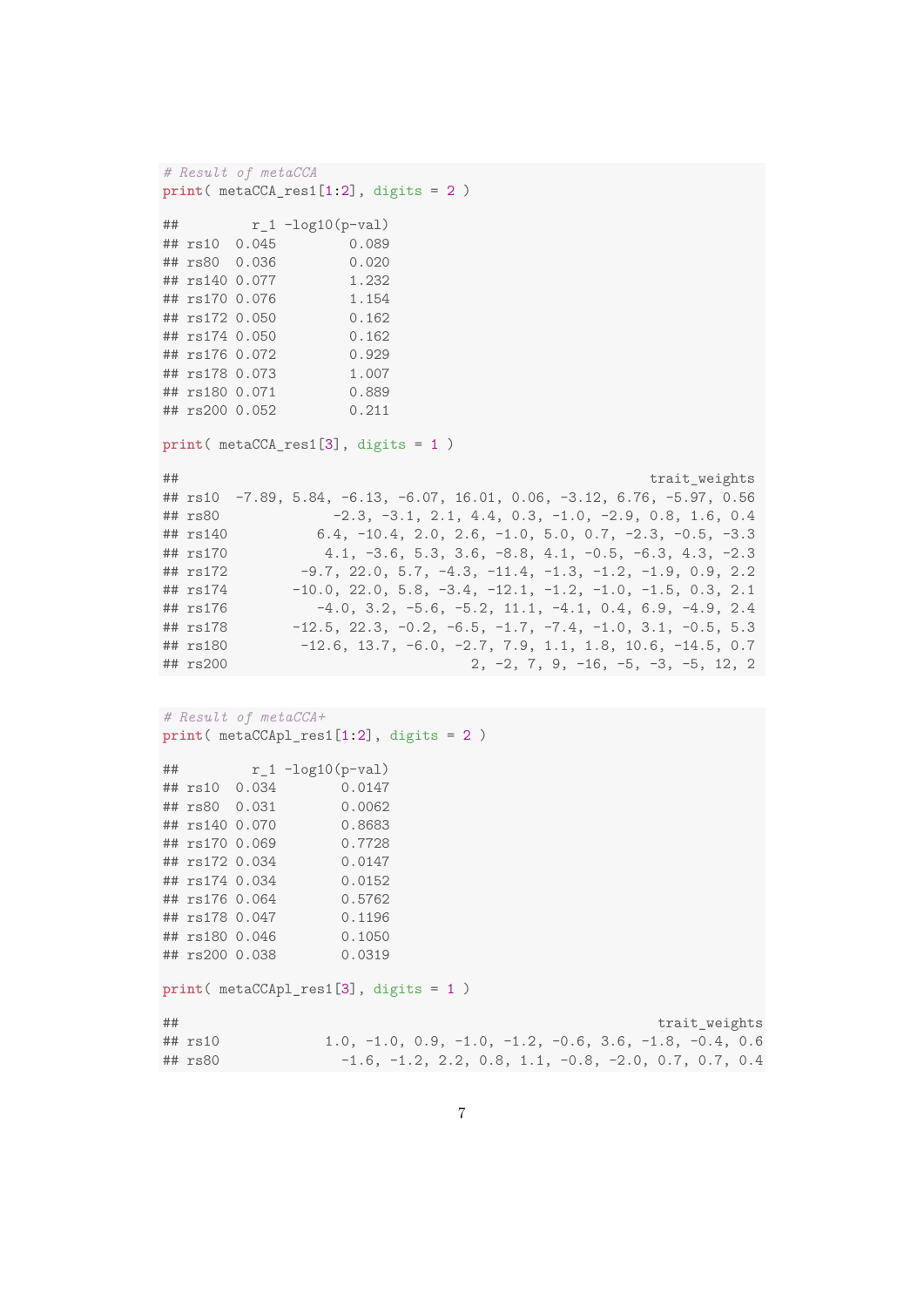## rs140 0.55, -1.63, 0.89, 0.42, -0.07, 2.14, 0.56, -1.76, -0.50, -1.31 ## rs170 -0.02, -0.67, 1.72, -0.14, -0.28, 2.36, 0.61, -2.38, -0.32, -0.97 ## rs172 -1.3, 3.5, 2.4, -3.0, -1.1, 1.6, 0.8, -0.5, -1.3, -0.4 ## rs174 -1.3, 3.5, 2.3, -2.9, -1.1, 1.7, 0.8, -0.5, -1.4, -0.4 ## rs176 0.10, -0.63, 1.54, -0.03, -0.39, 2.47, 0.72, -2.56, -0.28, -1.07 ##  $rs178 -1.19$ ,  $3.46$ ,  $0.15$ ,  $-2.23$ ,  $-0.54$ ,  $-3.20$ ,  $-0.37$ ,  $2.76$ ,  $-0.04$ ,  $1.86$ ## rs180 1.1, -3.2, 2.4, 0.2, -0.3, -1.9, 0.3, -1.3, 1.5, 1.6 ## rs200 -0.4, -1.8, 1.9, 0.2, -0.1, -2.8, -1.0, 1.7, 1.8, 1.1

You can also run the association analysis of only one selected SNP. In such case, two additional inputs need to be given:

- **analysis type** indicator of the analysis type: **1**;
- **SNP id** ID of the SNP of interest.

Let's run the analysis for a SNP with ID 'rs80'; it will be tested for an association with the group of 10 provided traits.

```
# Single-SNP--multi-trait meta-analysis of 2 studies
# and one selected SNP
# metaCCA
metaCCA_res2 = metaCcaGp( nr_studies = 2,
                                 S_XY = list( S_XY_study1, S_XY_study2 ),
                                 std info = c( 0, 0 ),
                                 S_YY = list( S_YY_study1, S_YY_study2 ),
                                 N = c( N1, N2 ),
                                 analysis_type = 1,
                                 SNP_id = 'rs80')
# Result of metaCCA
print( metaCCA_res2, digits = 2 )
## r_1 - log10(p-val)## rs80 0.036 0.02
## trait_weights = trait_trait_trait_trait_trait_trait_trait_trait_trait_trait_trait_trait_trait_trait_trait_trait_trait_trait_trait_trait_trait_trait_trait_trait_trait_trait_trait_trait_trait_trait_trait_trait_trait_trait
## rs80 -2.27, -3.10, 2.13, 4.38, 0.34, -0.97, -2.93, 0.85, 1.56, 0.41
```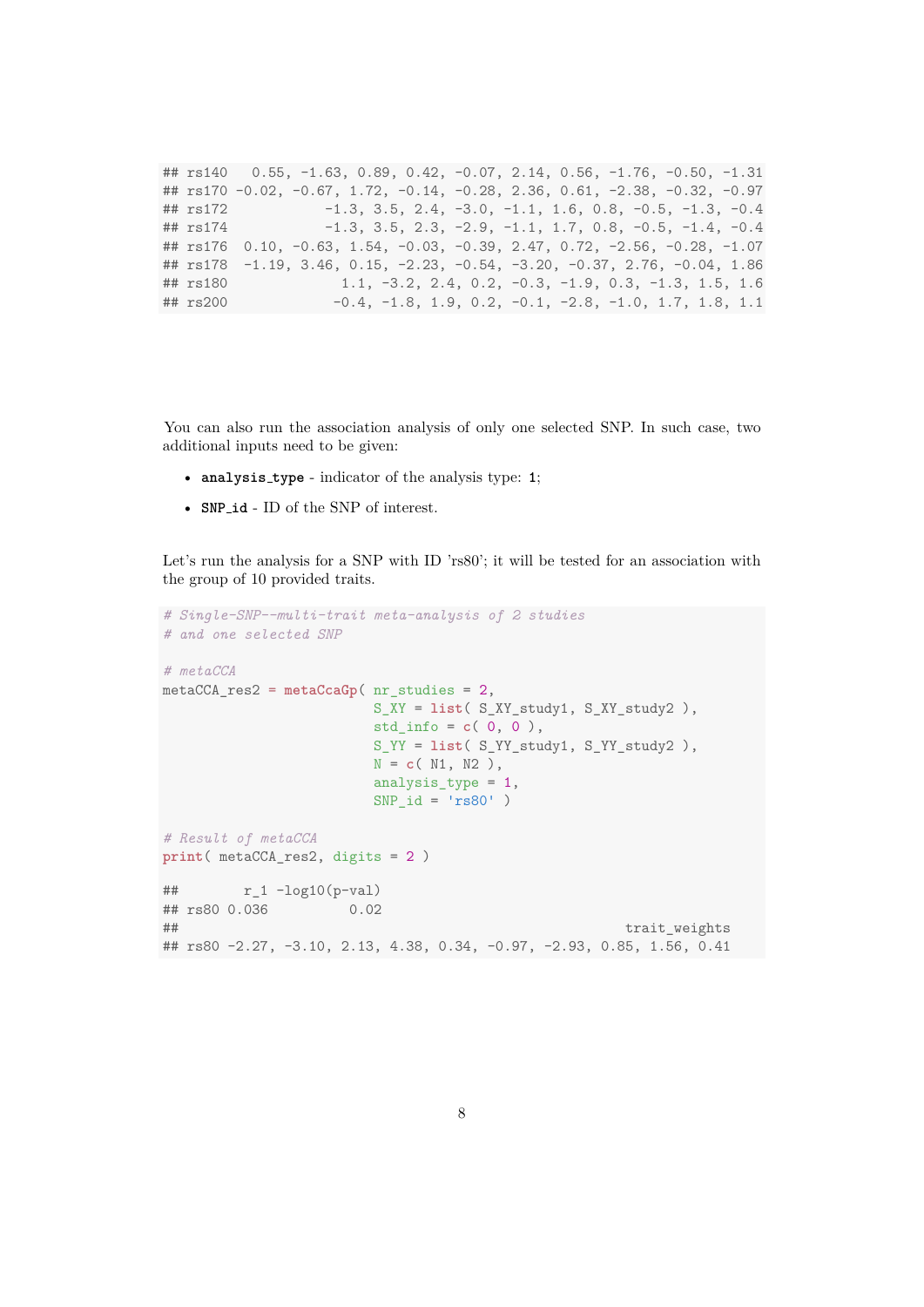```
# metaCCA+
metaCCApl_res2 = metaCcaPlusGp( nr_studies = 2,
                           S_XY = list( S_XY_study1, S_XY_study2 ),
                           std_info = c( 0, 0 ),
                           S_YY = list( S_YY_study1, S_YY_study2 ),
                           N = c(N1, N2),
                           analysis type = 1,
                           SNP_id = 'rs80')
# Result of metaCCA+
print( metaCCApl_res2, digits = 2 )
## r_1 - log10(p-val)## rs80 0.031 0.0062
## trait_weights
## rs80 -1.55, -1.20, 2.22, 0.83, 1.08, -0.76, -2.04, 0.73, 0.67, 0.41
```
#### <span id="page-8-0"></span>**3.2.2 Multi-SNP–multi-trait analysis**

In order to analyse multiple SNPs jointly, you need to provide the following additional inputs:

- **analysis type** indicator of the analysis type: **2**;
- **SNP id** a vector with IDs of SNPs to be analysed jointly;
- **S\_XX** a list of data frames (one for each study) containing correlations between SNPs to be analysed (in the form described in section [2.2\)](#page-3-0).

Here, we will run the analysis of 5 SNPs with IDs 'rs10', 'rs80', 'rs140', rs170' and 'rs172'. They will be tested jointly for an association with the group of 10 traits.

```
# Multi-SNP--multi-trait meta-analysis of 2 studies
# metaCCA
metaCCA_res3 = metaCcaGp( nr_studies = 2,
                          S_XY = list( S_XY_study1, S_XY_study2 ),
                          std info = c( 0, 0 ),
                          S_YY = list( S_YY_study1, S_YY_study2 ),
                          N = c( N1, N2 ),
                          analysis_type = 2,
                          SNP_id = c( 'rs10', 'rs80', 'rs140',
                                      'rs170', 'rs172' ),
                          S_XX = list( S_XX_study1, S_XX_study2 ) )
```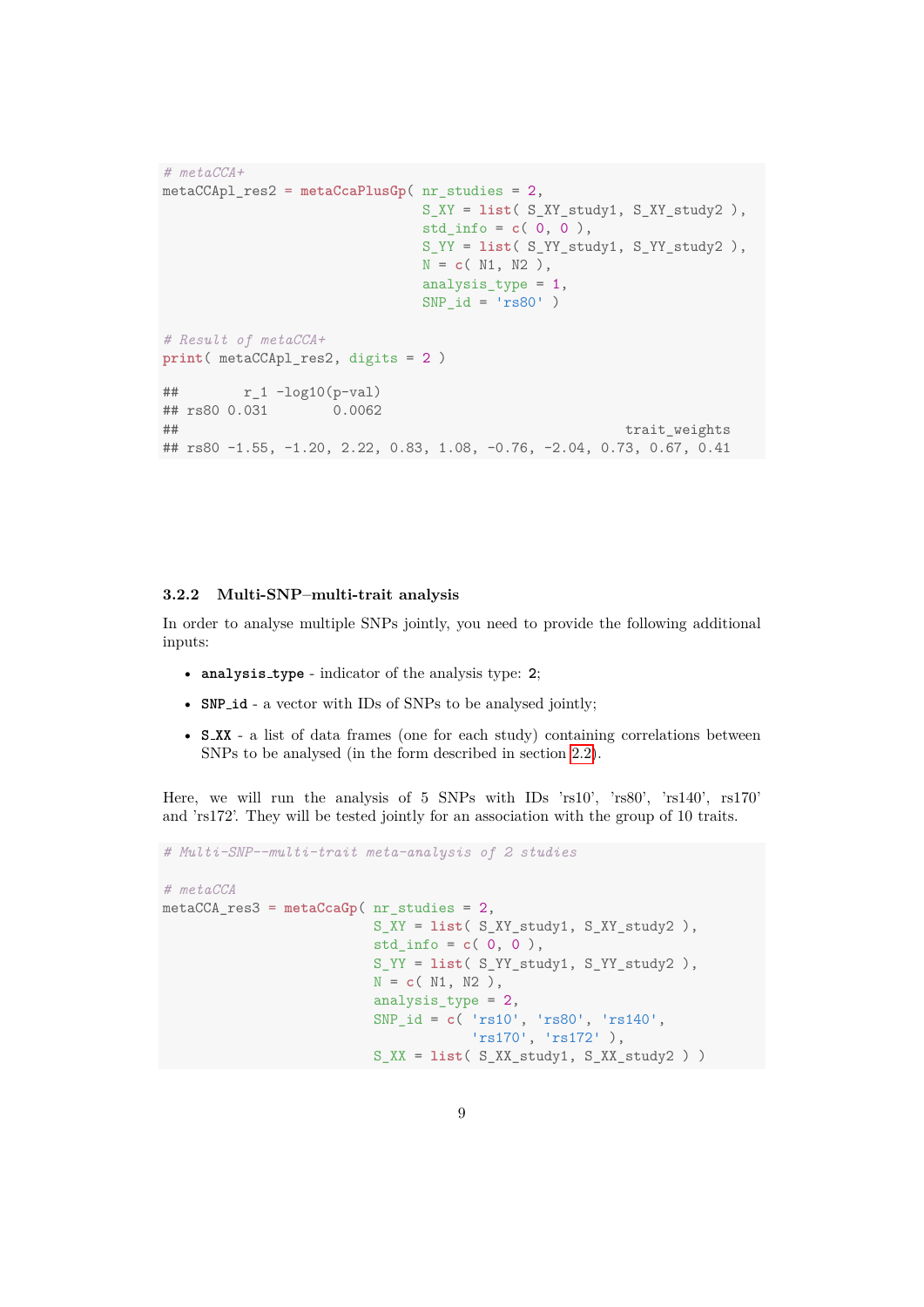```
# Result of metaCCA
print( metaCCA_res3[1:2], digits = 2 )
### r_1 - log10(p-val)## c("rs10", "rs80", "rs140", "rs170", "rs172") 0.087 0.14
print( metaCCA_res3[3], digits = 2, row.names = FALSE )
## trait_weights
## 6.90, -8.95, 4.10, 4.31, -6.70, 4.30, 0.66, -5.23, 2.98, -2.87
print( metaCCA_res3[4], digits = 2, row.names = FALSE )
## snp_weights
## -0.312, 0.019, -0.462, -0.614, 0.150
```

```
# metaCCA+
metaCCApl_res3 = metaCcaPlusGp( nr_studies = 2,
                           S_XY = list( S_XY_study1, S_XY_study2 ),
                           std_info = c( 0, 0 ),
                           S_YY = list( S_YY_study1, S_YY_study2 ),
                           N = c( N1, N2 ),
                           analysis_type = 2,
                           SNP_id = c( 'rs10', 'rs80', 'rs140',
                                     'rs170', 'rs172' ),
                           S_XX = list( S_XX_study1, S_XX_study2 ))
# Result of metaCCA+
print( metaCCApl_res3[1:2], digits = 2 )
# r_1 - log10(p-val)## c("rs10", "rs80", "rs140", "rs170", "rs172") 0.079 0.01
print( metaCCApl_res3[3], digits = 1, row.names = FALSE )
## trait_weights
## 0.56, -1.28, 1.49, -0.08, -0.51, 2.11, 1.00, -2.23, -0.39, -1.04
print( metaCCApl_res3[4], digits = 1, row.names = FALSE )
## snp_weights
## -0.27, -0.04, -0.57, -0.47, -0.07
```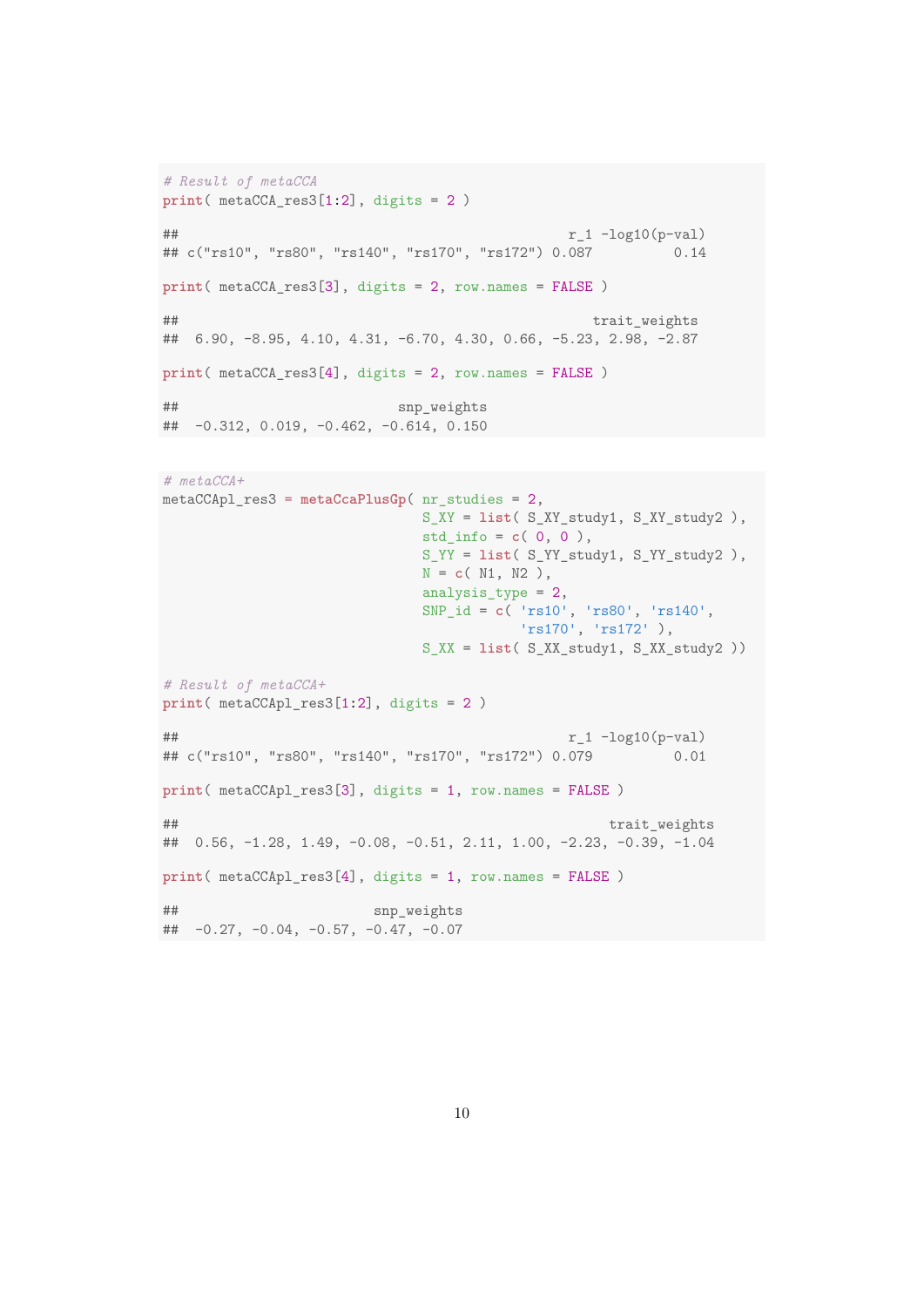If all studies included in the meta-analysis have the same underlying population (e.g., Finnish), only one genotypic correlation structure is needed. Let's assume that this is the case for two studies in our example.

S XX common = S XX study1

Then, association analysis according to *metaCCA* and *metaCCA+* would be run as follows.

```
# metaCCA
metaCCA_res4 = metaCcaGp( nr_studies = 2,
                     S_XY = list( S_XY_study1, S_XY_study2 ),
                     std_info = c( 0, 0 ),
                     S_YY = list( S_YY_study1, S_YY_study2 ),
                     N = c( N1, N2 ),
                     analysis_type = 2,
                     SNP_id = c( 'rs10', 'rs80', 'rs140',
                                'rs170', 'rs172' ),
                     S_XX = list( S_XX_common, S_XX_common ) )
# Result of metaCCA
print( metaCCA_res4[1:2], digits = 2 )
###
## c("rs10", "rs80", "rs140", "rs170", "rs172") 0.086 0.13
print( metaCCA_res4[3], digits = 2, row.names = FALSE )
## trait_weights
## 6.57, -8.51, 4.03, 4.02, -6.37, 4.39, 0.57, -5.04, 2.70, -2.89
print( metaCCA_res4[4], digits = 2, row.names = FALSE )
## snp_weights
## -0.247, 0.024, -0.503, -0.587, 0.102
# metaCCA+
metaCCApl_res4 = metaCcaPlusGp( nr_studies = 2,
```

```
S_XY = list( S_XY_study1, S_XY_study2 ),
                                std info = c( 0, 0 ),
                                S_YY = list( S_YY_study1, S_YY_study2 ),
                                N = c( N1, N2 ),
                                analysis_type = 2,
                                SNP_id = c( 'rs10', 'rs80', 'rs140',
                                            'rs170', 'rs172' ),
                                S_XX = list( S_XX_common, S_XX_common ))
# Result of metaCCA+
```

```
print( metaCCApl_res4[1:2], digits = 2 )
```